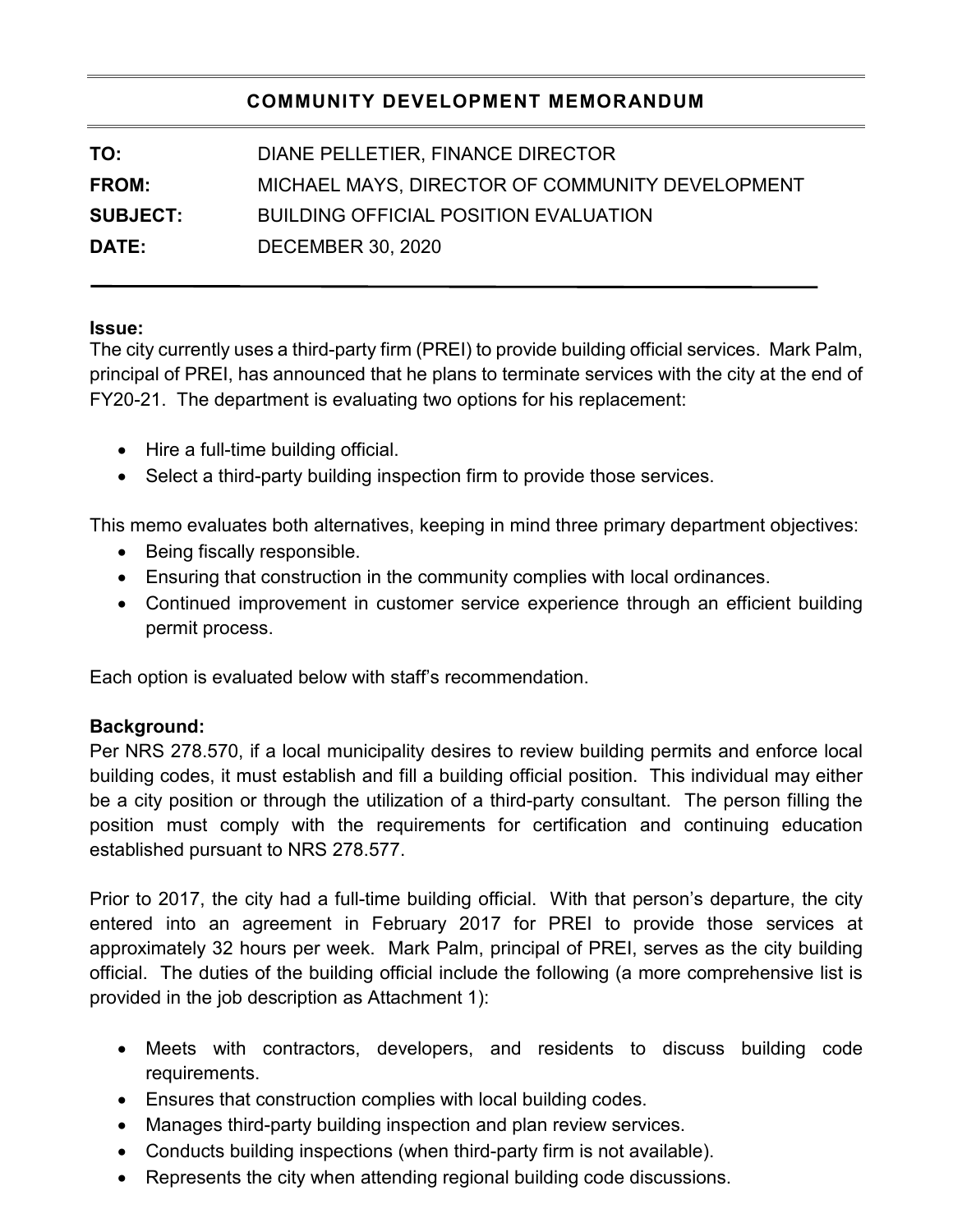• Conducts plan reviews.

Historically, having the building official available in the office to answer customer questions and discuss potential projects has been beneficial to streamlining the building permit and inspection process. Therefore, staff is seeking an individual that can be available 40 hours per week to serve customers.

# **Financial Impact:**

Based on current rates for third-party building official services (approximately \$140.00 per hour) their utilization at 40 hours per week would far exceed the cost to hire a permanent building official. Even their utilization at 20 hours per week would be comparable to the cost of a fulltime permanent position. Staff has summarized the cost of each in the table below:

| <b>COST ESTIMATES</b>                                    |           |  |
|----------------------------------------------------------|-----------|--|
| Full-time Building official*                             | \$153,118 |  |
| Third-Party Inspection firm 20 hrs. per week   \$145,600 |           |  |
| Third-Party Inspection firm 40 hrs. per week   \$291,200 |           |  |

*(\*) Note: Cost estimate includes full benefit costs*

# **Option 1: Hire a Permanent, Full-Time Building Official:**

Below is an evaluation of the pros and cons of hiring a full-time permanent building official.

| <b>PROS</b>                                | <b>CONS</b>                                         |
|--------------------------------------------|-----------------------------------------------------|
| Least expensive option                     | In today's economic climate, it may be              |
|                                            | difficult to attract qualified candidates           |
| Would provide building permit process      | Limited flexibility $-$ if individual is sick or on |
| continuity based on community knowledge    | long term disability, department would need         |
|                                            | to seek outside help for support                    |
| Provides succession planning opportunities | Community is making a<br>long<br>term               |
| that support CD director position          | commitment with a permanent position                |
| Provides for a in house staff person to    |                                                     |
| oversee third-party consultant inspection  |                                                     |
| services                                   |                                                     |
| Could support plan review and building     |                                                     |
| inspections, which in the long run could   |                                                     |
| reduce city reliance on third-party firms  |                                                     |
| when time allows                           |                                                     |
| Provides greater access to customers with  |                                                     |
| building permit questions                  |                                                     |
| Provides support toward customer service   |                                                     |
| efforts with respect to permit processing  |                                                     |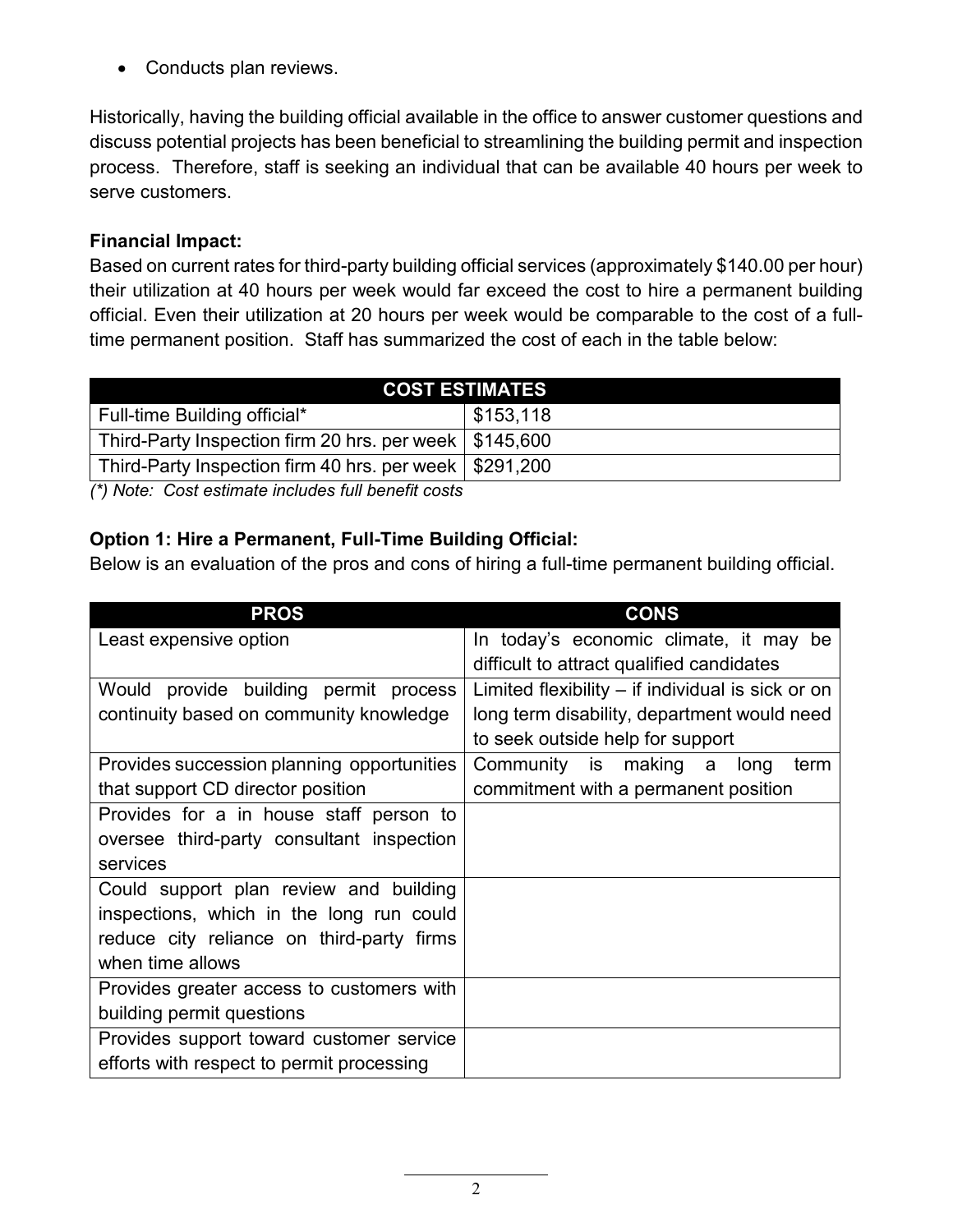# **Option 2: Use a Third-Party Inspection Firm to Serve as Building Official:**

With this option, the department would put out a request for proposals (RFP) to third-party building inspection firms. Below is an evaluation of the pros and cons of this option.

| <b>PROS</b>                                            | <b>CONS</b>                                    |
|--------------------------------------------------------|------------------------------------------------|
| Opportunity to take advantage of Most expensive option |                                                |
| experienced individuals through a third-               |                                                |
| party firm                                             |                                                |
| Provides back up resources when building               | Potential turnover with third-party staff that |
| official designee is away on vacation, sick,           | will not develop institutional knowledge of    |
| or during turnover                                     | community and procedures                       |
|                                                        | Potential for third-party firm overseeing      |
|                                                        | work of other staff from the same firm         |
|                                                        | providing inspection services                  |

## **Conclusion:**

Based on this evaluation, the department recommends hiring a full-time building official. While today's economy makes position recruitment more difficult, this option is more fiscally responsible and provides the greatest benefits to Boulder City citizens and contractors in the long term by providing building code guidance and improving customer service.

Because the city currently spends approximately \$100,000 annually for building official and plan review services through third-party firms, either option above will result in an increase in spending for FY21-22. However, the function is important to the department's successful implementation of core services and is the more cost effective of the two alternatives.

## **Attachment:**

1. Building Official Job Description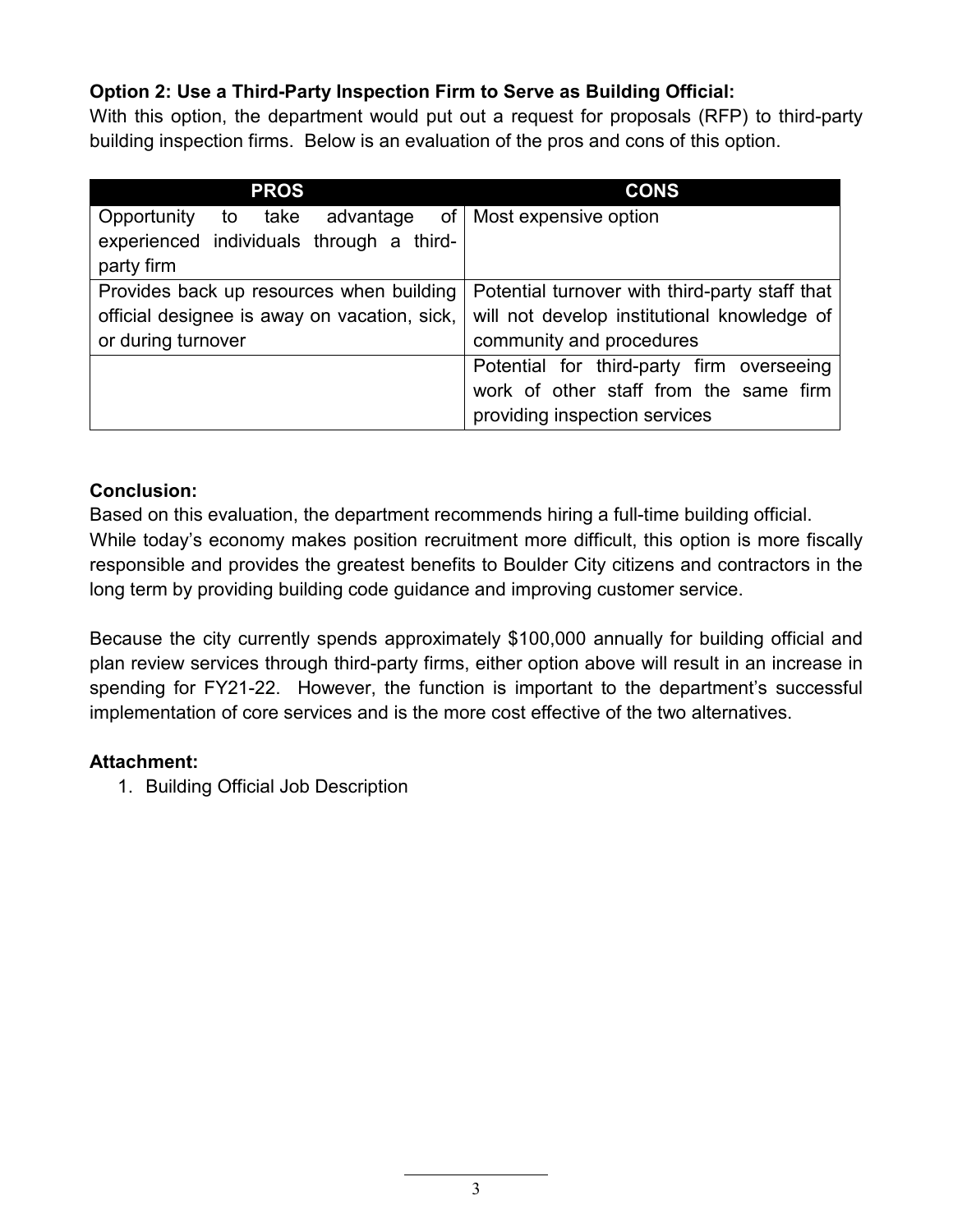# **CITY OF BOULDER CITY NEVADA**

## **CLASS TITLE: BUILDING OFFICIAL**

#### **BASIC FUNCTION:**

Under the direction of the Director Community Development manages the City's combination inspection activities to enforce building codes and regulations; plan checks proposed new construction and building alterations; and advises builders and homeowners on minimum constructions and design standards. Enforce zoning ordinances as specified in the City Code.

#### **DISTINGUISHING CHARACTERISTICS:**

Incumbents work independently in the field and is responsible for decisions requiring technical applications. Work is subject to periodic checks, with new and exceptionally difficult situations referred to the Director Community Development.

#### **REPRESENTATIVE DUTIES:**

*(It is important to note that the duties listed below are "representative only" and are not intended to cover the full range or scope of duties in this class.)* 

- 1. Manages and directs staff of the division to ensure prompt review of plans for proposed building construction or alterations, and the timely inspection of all structures being built to obtain compliance with applicable state and local laws, codes, and ordinances dealing with the construction of new buildings and the alterations and safety of existing buildings.
- 2. Provides supervision and direction to inspection staff by making spot-checks in the field, reviewing and evaluating workload and staff assignment, and coordinates training.
- 3. Reviews and recommends revision of City codes to maintain the building regulations that are the most up-to-date and conform with federal, state, and local requirements.
- 4. Develops policies and procedures designed to improve plan checking and the zoning enforcement program including permit issuance procedures or plan checking aides including checklists and application forms.
- 5. Plans and controls the utilization of time by inspection staff to reduce the amount of time spent in the office and ensures the timely and productive scheduling of inspections.
- 6. Provides technical assistance and advice to architects, engineers, contractors, and homeowners on matters pertaining to building plans, construction methods, materials, procedures, and codes.
- 7. Assures fiscal soundness of division by developing, monitoring, and administering division budget.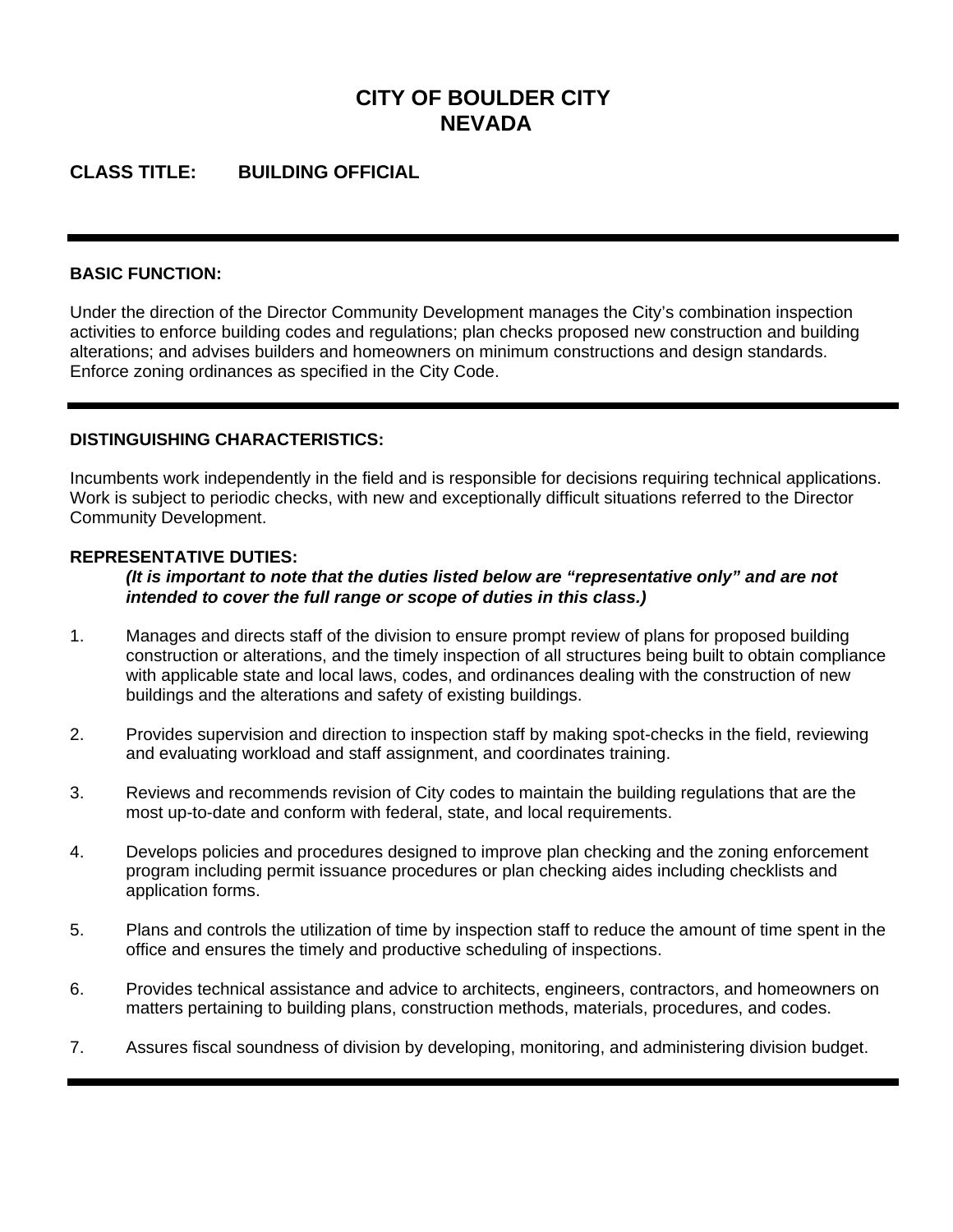#### **BUILDING OFFICIAL - Continued**

- 8. Generates monthly reports regarding building inspection activities and workload and maintains various work records related to the development of such reports.
- 9. Responds to and resolves complaints from citizens including investigations to determine responsibility and methods to resolve the problems.
- 10. Interprets and makes decisions on technical issues relating to building, plumbing, electrical, and mechanical codes, and related state and local laws and ordinances.
- 11. Directs the abatement of structures that fail to meet the requirements of state and local laws, ordinances, and codes.
- 12. Checks and analyzes new construction and building alteration plans for residential commercial, industrial buildings to ensure compliance with codes and policies; identifies deficiencies and needed
- 13. Provides plan checking status reports to applicants and identifies steps to expedite processing.
- 14. Attend meetings at the local, state, or national level as required.
- 15. Performs related duties as may be assigned.

### **KNOWLEDGE AND ABILITIES:**

### **KNOWLEDGE OF:**

- Modern building construction methods.
- Materials, tools and equipment for residential, commercial and industrial structures.
- Hazards and safety precautions of building construction.
- Stages of construction when code violations and construction defects may be more readily observed and detected.
- Adopted International Building Code, Uniform or International Plumbing Code, International Mechanical Code and National Electrical Code.
- City ordinances and regulations relating to building construction
- Principles of administration and management.

### **ABILITY TO:**

- Provide technical supervision and training to division staff.
- Checks building construction computations made by architects and engineers.
- Read and interpret plans, diagrams, specifications and blueprints and compare them with actual construction in progress.
- Detect poor workmanship, inferior materials, hazards from fire or collapse and deviation from plans.
- Work courteously and effectively with those contacted during work.
- Interpret and enforce applicable codes and City ordinances and regulations relating to building construction.
- Maintain building inspection records.
- Apply technical knowledge of building trades work and use sound inspection methods.
- Communicate effectively in verbal and written forms
- Schedule and coordinate own workload and work independently.